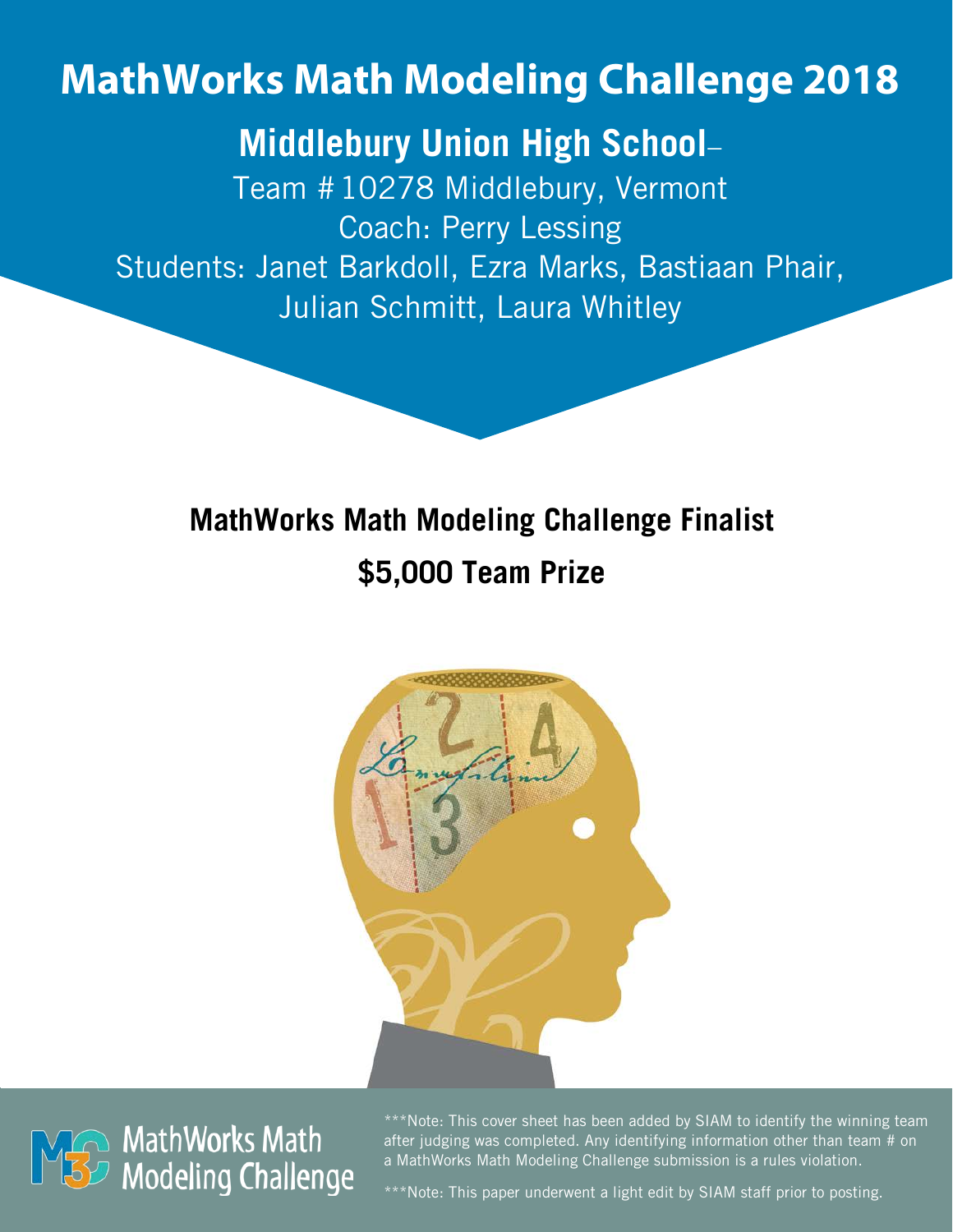### Lettuce Reduce Food Waste Team #10278

#### **Executive Summary**

While undernourishmentis one of the world's largest problems, in America this problem has largely been replaced by that of food insecurity. Food insecurity is defined as the state of being without reliable access to nutritious and affordable food. Millions of Americans suffer from food insecurity, which is only compounded by the immense amount of food wasted each year by Americans. This food is thrown away throughout the entire production process and if saved could feed many of the 42 million Americans living in food insecurity today.

Our major task was split into three parts. First, we created a mathematical model to determine whether or not a given state in the United States could feed their food-insecure population using only the food waste generated within that state. For the second part, we designed a model to predict the amount of food waste a given household produces in one year, given the annual household income and the number of individuals in the household. Our final task was to utilize mathematical modeling to consider several options for the repurposing of food waste within a community we are a part of and to provide insight on the strategies and methods the community should pursue to maximize repurposed waste at minimal cost.

For our first task, "Just eat it!," we broke the question down into a comparison between the quantity of food needed to feed the food-insecure population of a given state and the quantity of edible food that can be reused from the food waste generated by that state. We analyzed each of these quantities on their own, with food waste expressed in dollar amounts, and compared two final values: dollars of food needed to feed the state's food-insecure population vs. dollars of edible food available from the state's generated food waste.

For the second part, "Food Foolish?," we compiled a set of data tables to inform a model calculating food waste: the amount of food waste in dollars a given household produces in one year, based on the minimum necessary spending on food required to consume a nutritional diet vs. the average annual food expenditure per income bracket. The first data table provides the cost to nutritiously feed an individual for one year, based on age and gender. The second table provides data on spending on food in one year, based on household income, and can be adjusted to account for the number of individuals in the home.

For the third part, "Hunger Game Plan?," we evaluated several options for repurposing food waste in our school community, including delivering food waste directly to food-insecure families, donating waste to food banks, feeding food scraps to livestock, composting, and putting food waste in the landfill. In evaluating the feasibility and profitability of each of these methods, we determined the costs and benefits associated with implementing each of them in our school community. We then analyzed the data to determine the optimal solution. We conclude that our school community should donate 65.9% of the recoverable food waste to the local food bank, 11.6% should be fed to livestock, and 22.5% should be sent to the landfill.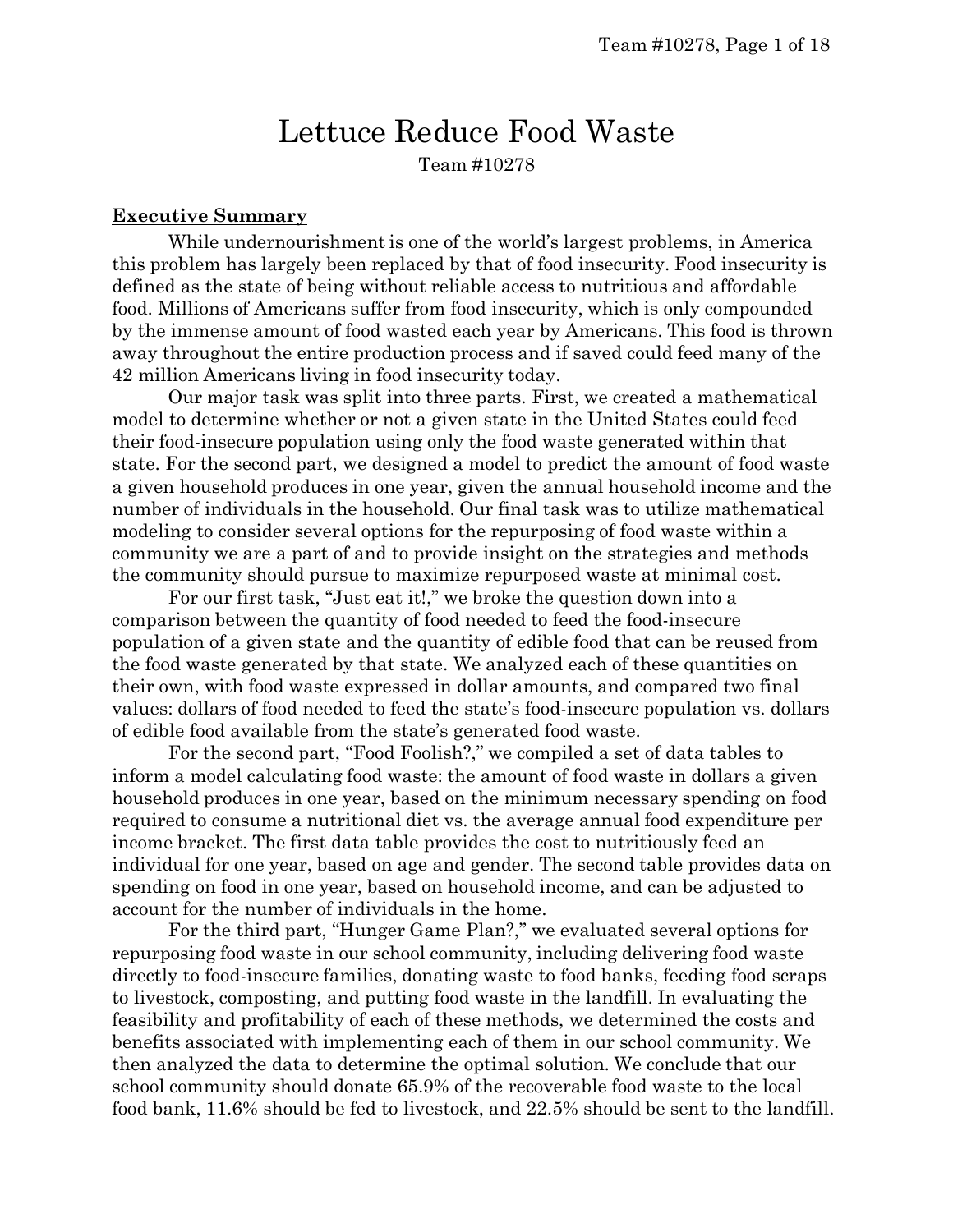### **Table of Contents**

| <b>Executive Summary</b>                           | 1              |
|----------------------------------------------------|----------------|
| Problem 1: Just eat it!                            | 3              |
| A. Restatement of the Problem                      | 3              |
| <b>B.</b> Assumptions                              | 3              |
| C. Analysis of the Problem                         | 3              |
| D. Design of the Model                             | $\overline{4}$ |
| Part 1                                             | $\overline{4}$ |
| Part 2                                             | $\overline{5}$ |
| Part 3                                             | 7              |
| E. Limitations                                     | 7              |
| Problem 2: Food Foolish?                           | 8              |
| A. Restatement of the Problem                      | 8              |
| <b>B.</b> Assumptions                              | 8              |
| C. Design of the Model                             | 8              |
| D. Application of Model in Four Provided Scenarios | 9              |
| E. Limitations                                     | 11             |
| Problem 3: Hunger Game Plan?                       | 11             |
| A. Restatement of the Problem                      | 12             |
| <b>B.</b> Assumptions                              | 12             |
| C. Design of the Model                             | 12             |
| Resource Cost                                      | 12             |
| <b>Resource Limitations</b>                        | 13             |
| D. Conclusions                                     | 15             |
| E. Limitations                                     | 16             |
| References                                         | 17             |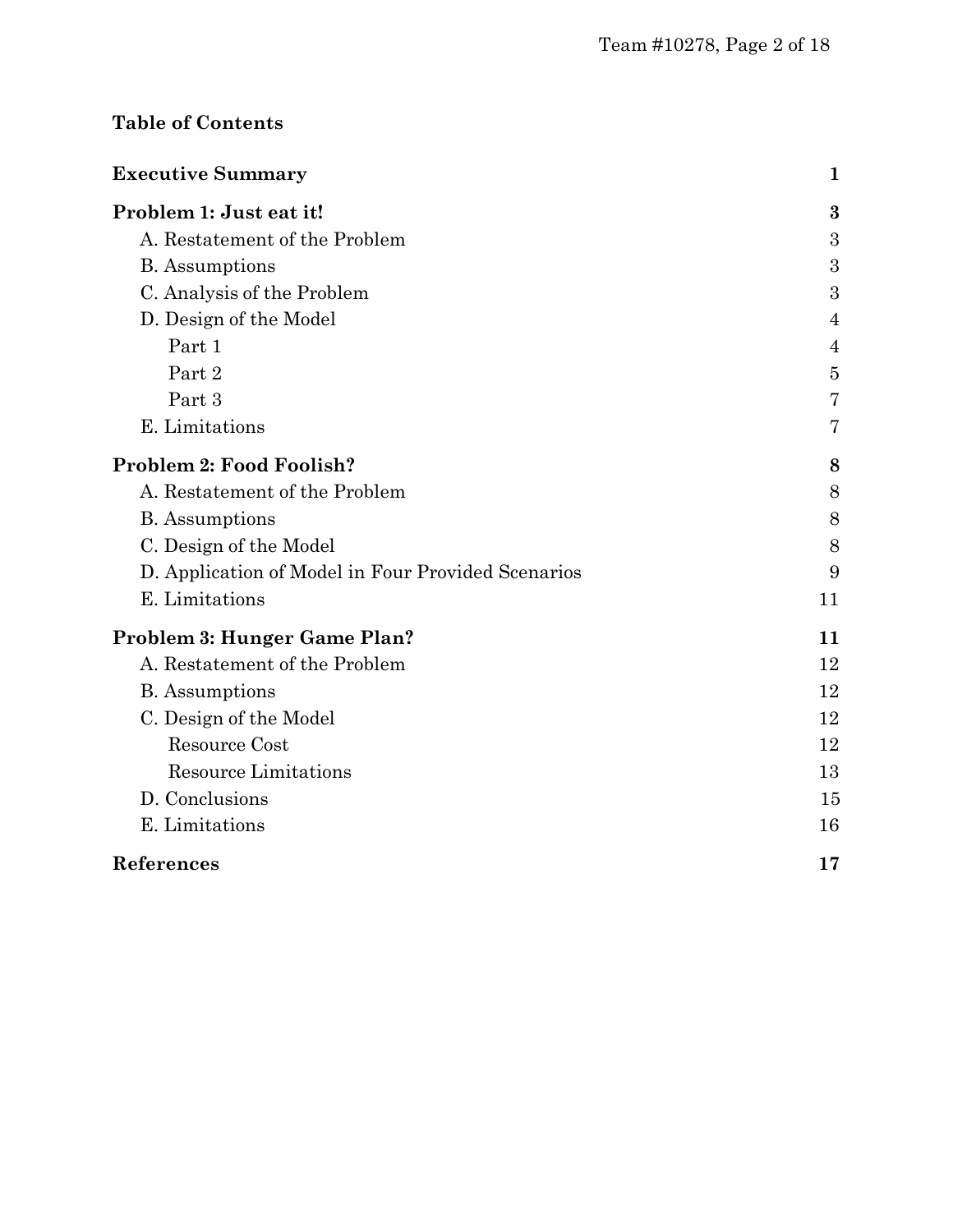#### **Problem 1: Just eat it!**

#### **A. Restatement of the Problem**

We need to create a mathematical model to determine whether or not a given state in the United States could feed its food-insecure population using only the food waste generated within that state. We then applied the model to Texas.

#### **B. Assumptions**

During our work, we made the following assumptions:

- 1. The data table titled "Weight percentages of food losses and waste (in percentage of what enters each step)" that appears on the second tab of the provided Texas\_food\_data spreadsheet is representative of all states in North America and Oceania as the data are each less than 10% of the total population and we expect usage to be relatively uniform across the region due to similar lifestyles and consumption habits.
- 2. Reusing food waste in one stage of the *food production-consumption process* does not impact how much food moves onto the next stage in production.
- 3. In developing our model to provide each individual with a healthy diet, we assumed no dietary restrictions or preferences, i.e., gluten/lactose intolerance, vegetarian/vegan lifestyles.
- 4. We assumed that the dietary requirements recommended by the USDA for the average person also applies to the food-insecure population as the dietary requirements of food-insecure people and non–food-insecure people are not independent
- 5. Our model assumed that the ratio of the prices per pound in each food group is represented by the average price of a sample of the more common foods in that category. To then find the actual price per pound of the 5 types of food we scaled our prices so that our prices when applied to dietary breakdown of the recommended daily diet we get the same price as that which is listed for the daily diet ("Meat Price Spreads.").
- 6. We assumed that food-insecure individuals consume a diet that is proportional to that recommended by the USDA but scaled down by some shortfall (U.S. Department of Health…)

#### **C. Analysis of the Problem**

This question can be generalized to a comparison between the amount of food needed to feed the food-insecure population of a state and the amount of edible food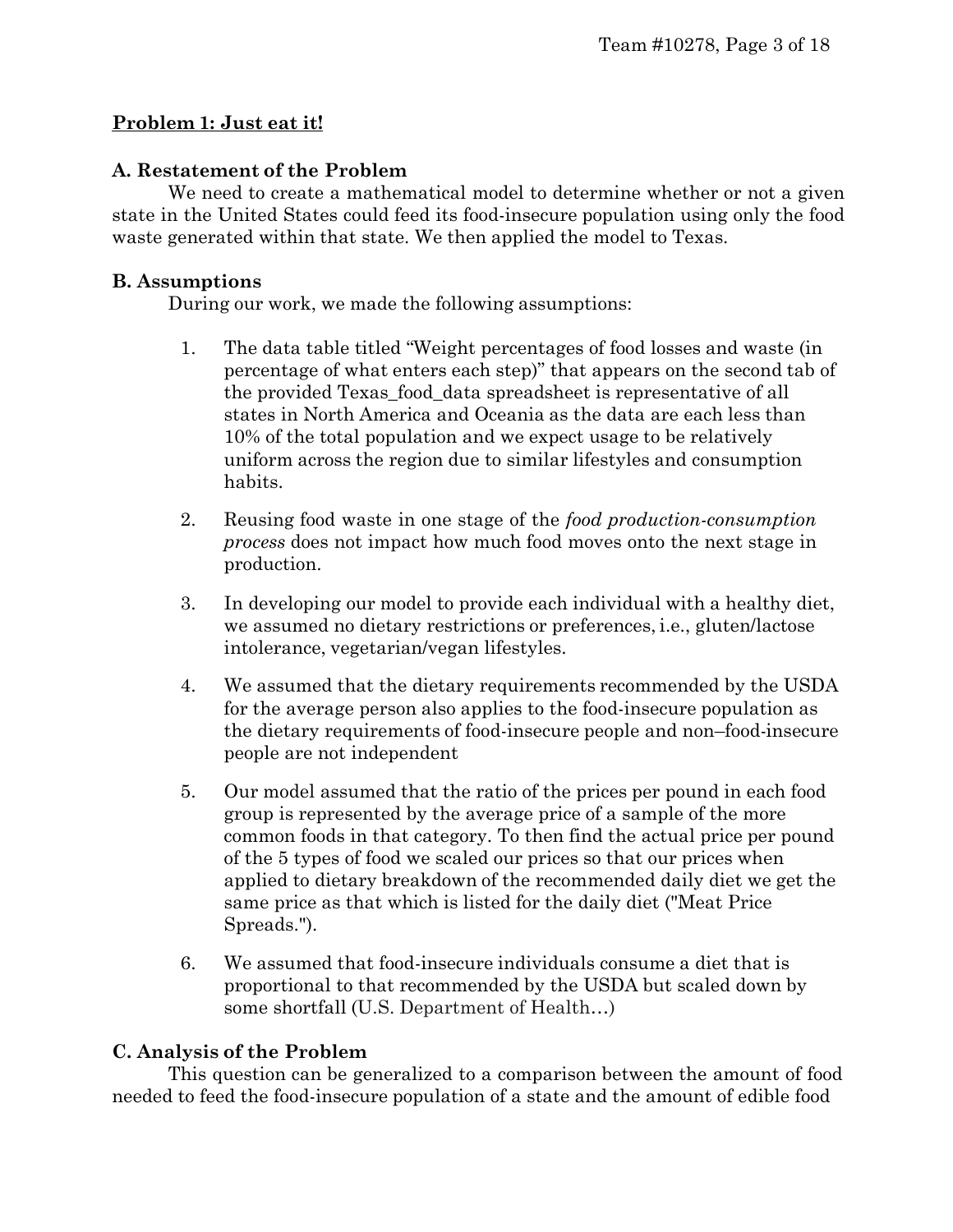that can be reused from the wasted food in that state. As food insecurity is related to the consumption of a healthy diet we decided to clarify if food waste could provide food insecure people with a healthy diet.

#### **D. Design of the Model**

Our model is comprised of three parts. The first is an analysis of the dietary requirements of the food-insecure (FI) population of a given state, the second is an analysis of the consumable nutritional resources available in the food waste of a given state, and finally we compare parts one and two, this comparison determines if a state could adequately support its FI population with repurposed food waste.

#### Part 1

We defined meeting the food needs of the FI population of a given state as when their diet matched that recommended by the USDA, which sets daily consumption targets for grains, dairy, protein (meat and fish), fruit, and vegetables. We determined the percent shortfall of food required by the average FI individual on an annual basis by dividing the food expenditures of an FI individual minus the minimum food expenditure of a non-FI individual by the minimum food expenditure of a non-FI individual ("How We Got the Map Data."). This percent shortfall was calculated to be 0.2815, meaning that food waste would need to cover approximately 28% of a given individuals diet. We used this to calculate the yearly shortfall in pounds for each food type. Then using approximations for the per pound cost of each of the five types of food we created the FI Need vector, a vector whose entries denote the yearly cost of the average FI individuals food shortfall.

To better demonstrate our process we've included a detailed description of how we calculated the cost of the yearly shortfall for grains. We found that an individual needs 9 ounces of grain per day, which translates to 205 pounds of grain annually (U.S. Department of Health...). To calculate the cost of the average yearly FI individuals shortfall in grains we multiplied the yearly grain requirement by the percent shortfall and our approximation for the per pound cost of grain:

*Y early Requirement*(*lbs*) × %*Shortfall* × *Cost of Food*(\$/*lbs*) = *Cost of Y early Shortfall*  $205(lbs) \times .2815 \times 2.91(\frac{1}{16}s) = 168.22(\text{S})$ 

This process was repeated for all 5 food groups, yielding the following FI Need vector:

 $\mathbf{v}_{\text{FI Need}} = \{Grain, \, \text{D}airy, \, \text{Protein,} \, \text{Fruit,} \, \text{V} \, \text{egetables}\} =$ 

 $\{168.22, 77.33, 141.33, 236.97, 281.36\}$ ,

where the entries are the dollar costs of the amount of food needed to cover a FI individual's yearly shortfall for that type of food.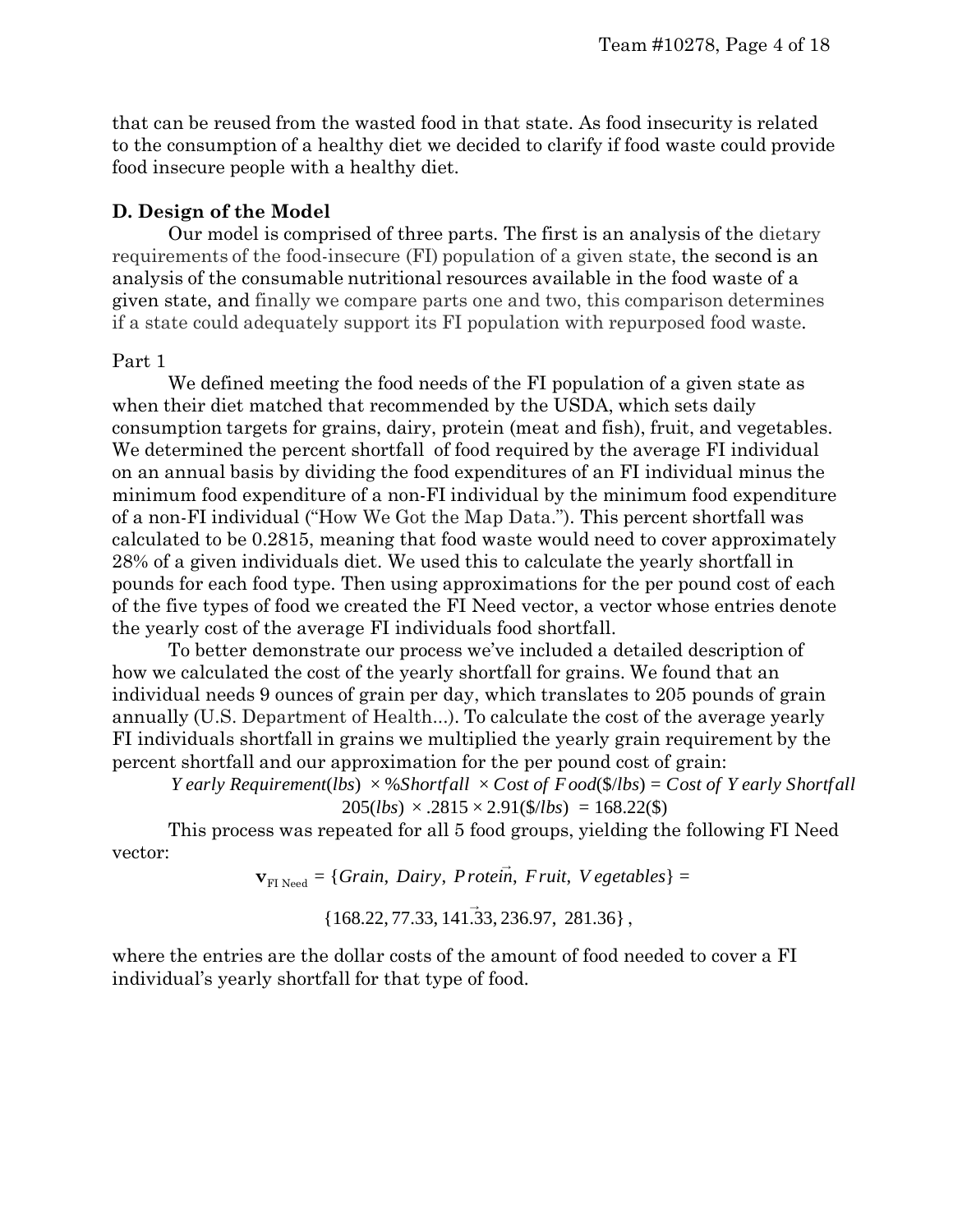#### Part 2

In making our determinations about the food waste generated at each stage of the food production-consumption process  $(FPCP)^1$ , we decided to use the percentages from the Food and Agriculture Organization of the United Nations (FAO), Global Food Losses and Food Waste, 2011 provided in the Texas\_food\_data source. The percentages of food waste are listed by food category<sup>2</sup> for each step in the FPCP.

We selected to use the monetary value of cash receipts by food category by state from the USDA's Economic Research Service provided to us in the Texas\_food\_data as the input for our determinations about the food waste generated in a given state in a given year. We elected to use cash receipt data to represent initial quantity of produced food in a given state because similar cash receipt data is available for all fifty states. Using the food category groupings provided to us in the Texas\_food\_data set, we the summed cash receipt values for the crops in each of the seven food categories to determine a total cash receipt value for each food category. We let this value represent the quantity of food at the end of the Agricultural Production step, assuming that food loss and waste generated at the agricultural production stage does not make up part of the income represented in the receipts.

We considered the FAO's descriptions of food wastes and losses at the other four steps of the FPCP and determined which steps result in food waste that is suitable for human consumption. For example, food losses and wastes in the Post-harvest Handling and Storage and Processing and Packaging steps of the FPCP include losses due to spillage, degradation, discards during sorting, and death during transport (for livestock) (FAO. 2011. Pages 2&3). As these food losses and wastes directly impact food quality, safety and consumability, we assumed that no food waste generated in these steps is suitable for repurpose as human food. We assumed that food losses and wastes in the Distribution: Supermarket Retail and Consumption steps of the FPCP are suitable for repurpose as human food because these wastes happen within food-retail and household locations were the food has been cleared for human consumption. To account for food waste resulting from spoilage and degradation in supermarkets, retail locations, and households, we assumed that the time until expiration for each of the food categories is a representation of how much of the waste of that food category is salvageable given the inevitable time-lag due to transportation/transfer of food from a retail/household location to FI individuals, and the chance that a given food will meet its expiration or best buy date within that transportation time. We chose one month as our redistribution time, and estimated the average time in which foods of each category expire when stored at optimal conditions by comparing the listed food items from page 24 of the 2011 FAO study (FAO. 2011.) to the storage periods in the table

<sup>1</sup> The *food production-consumption process* (FPCP) is our title for a five-step sequence consisting of the five steps for which there exist food waste percentage data from the FAO data set. In order, the five steps are Agricultural Production; Post-harvest Handling and Storage; Processing and Packaging; Distribution: Supermarket Retail; and Consumption.

<sup>2</sup> The seven *food categories* are Cereals, Roots and tubers, Oilseeds and pulses, Fruits and vegetables, Meat, Fish and seafood, and Milk.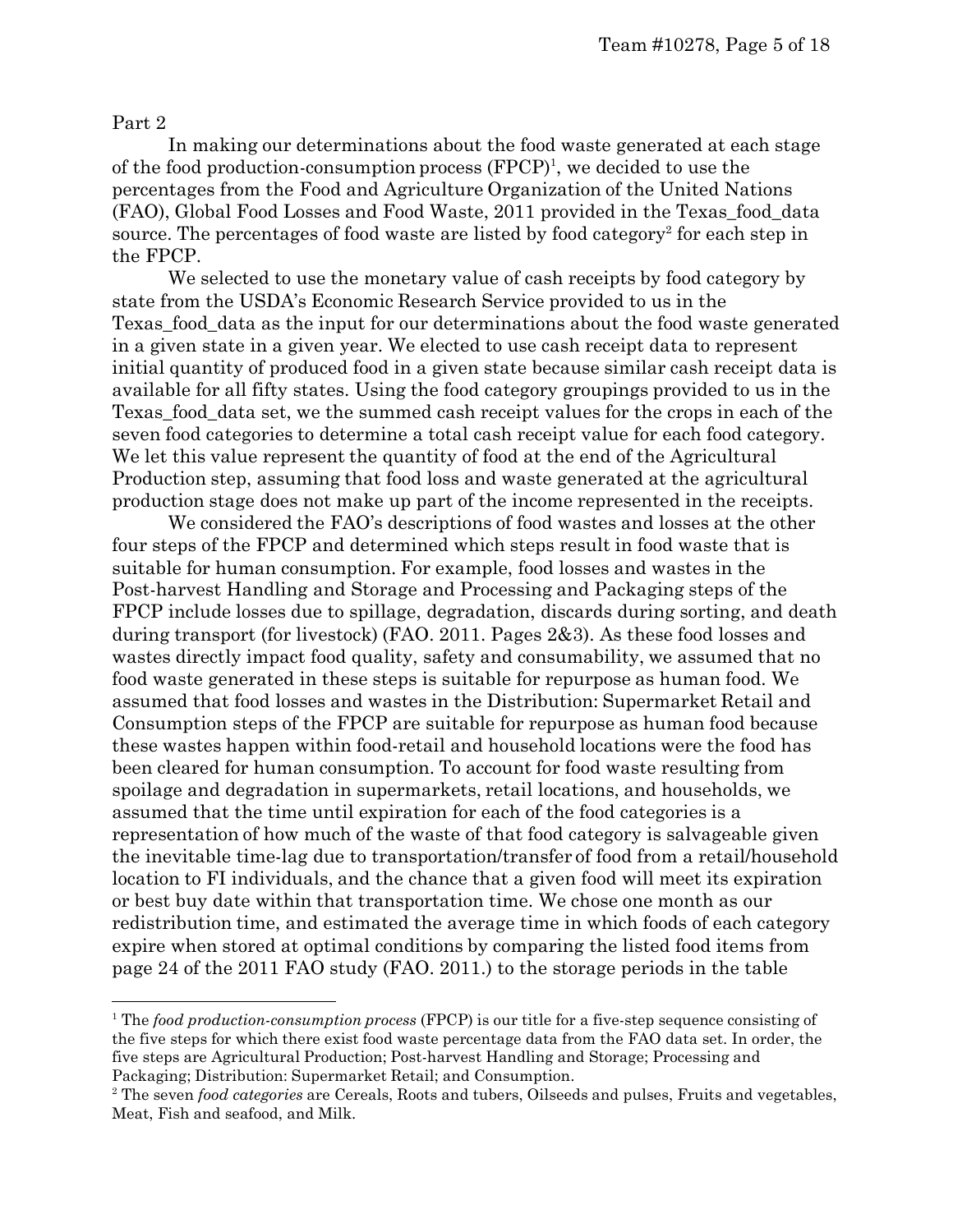titled "Storage Periods for Retaining Food Quality" in the paper on Food Storage (Albrecht, Julia. Pages 4-9) Converting the estimations for expiration times to percentages of 30 days, we then used these percentages to scale how much of the food would remain usable during the time between transport from retail/household to FI individuals.

| <b>Food Type</b>             | Time (days) | Percent of 30 days |
|------------------------------|-------------|--------------------|
| Cereal                       | 30          | 100%               |
| Roots and tubers             | 30          | 100%               |
| Oilseeds and pulses          | 30          | 100%               |
| <b>Fruits and vegetables</b> | 7.          | 23%                |
| Meat                         | 3.5         | 12%                |
| Fish and seafood             | 5           | 17%                |
| Milk                         | 7           | 23%                |

**Figure 1: Table of Storage Periods for Food Categories (at optimal storage conditions**

Accumulating each of our assumptions concerning which steps of the FPCP generate food waste suitable for repurposing and what percentage of that food would not go bad before it could be delivered to FI individuals, we applied the percentages of food wasted at each step in the FPCP for each food category to the initial cash receipt value for the respective food category. For each food category, we subtracted the waste generated in Post-harvest Handling and Storage and Processing and Packaging steps (as we deemed food waste from these steps repurposable) and then found the waste generated by only the Distribution: Supermarket Retail and Consumption steps. Finally, we applied the percentages for expiration periods to determine the final amount of usable food that can be recovered from food waste.

**Figure 2: Table of Edible Food by Food Category from Waste Generated in Texas**

| <b>Food Category</b>         | Salvageable Food (in thousands of dollars) |
|------------------------------|--------------------------------------------|
| $ {\rm C}$ ereals            | 229,796                                    |
| Roots and tubers             | 35,213                                     |
| Oilseeds and pulses          | 30,937                                     |
| <b>Fruits and vegetables</b> | 127,984                                    |
| Meat                         | 179,965                                    |
| <b>Fish and seafood</b>      | 1,078                                      |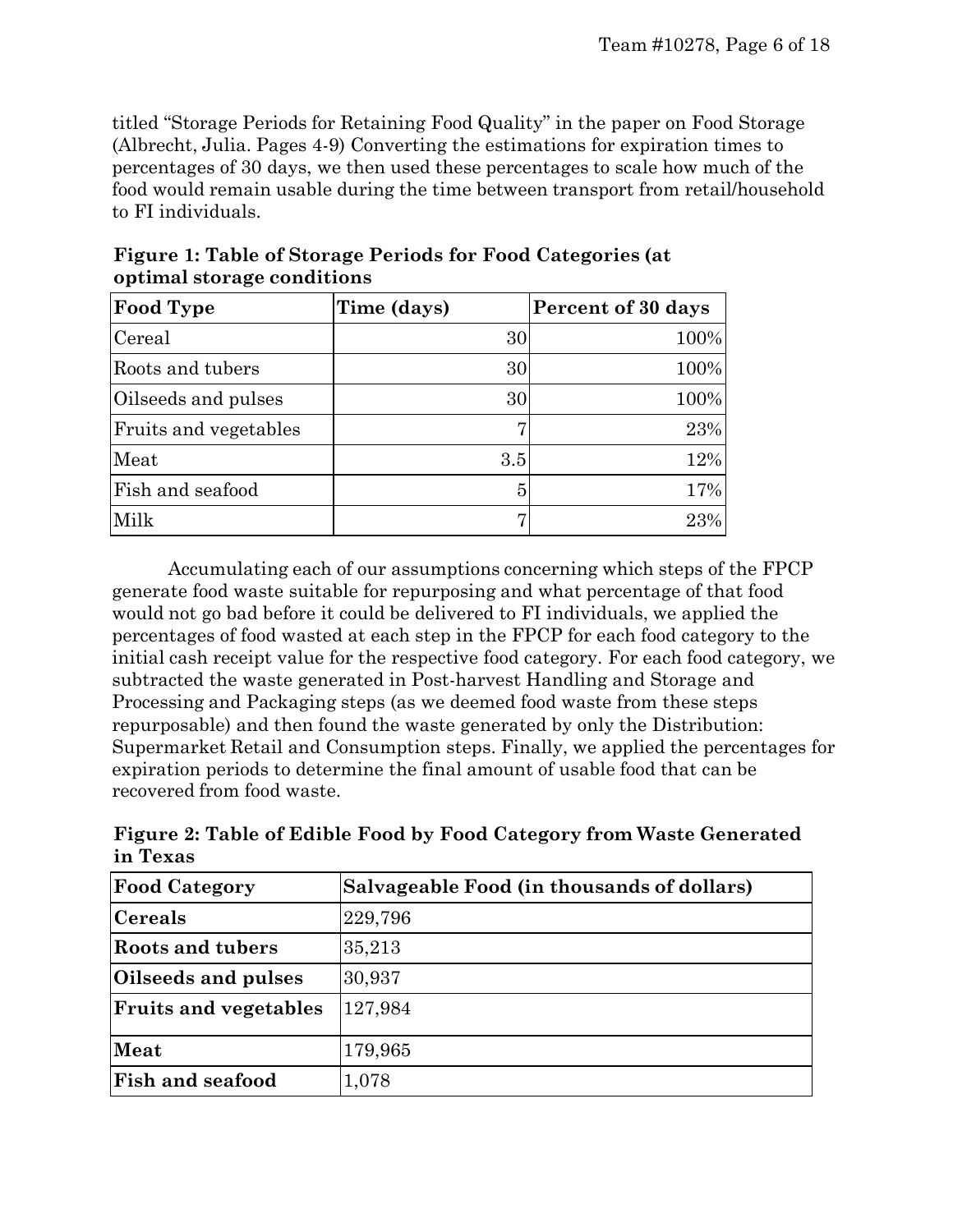| Milk  | 65,391  |
|-------|---------|
| Total | 670,364 |

Justification for how to clump "food categories" into food groups/type: Looking at the listed food items in each food group (FAO. 2001. page 24), we determined which one of the five types (Grains, Dairy, Protein, Fruit, Vegetables from the USDA food types for a healthy diet) the food was. We then used these groupings to calculate the value of the each of the five types of food, giving the Texas Supply Vector:

**v**<sub>supply</sub> vector = {∑*value of Grain foods, ...,* ∑*value of V egetable foods*}

→

 $\mathbf{v}_{\text{supply vector}} = \{2.30E + 08, 6.45E + 07, 1.86\vec{E} + 08, 1.50E + 07, 1.77E + 08\}$ 

#### Part 3

After the analysis of both the amount of food required for an average FI individual, we could then multiply by a scalar to find the needs of an entire population. In the case of Texas, there are 4,320,050 individual considered to be FI. Thus we can multiply the number of individuals, in any state, by the needs vector to determine the state needs vector for that state. In the case of Texas,

$$
\mathbf{v}_{\text{Texas Need}} = \mathbf{v}_{\text{FI Need}} \times P_{\text{FI population of Texas}} =
$$
\n
$$
\{7.27E + 08, 3.34E + 08, 6.11E + 08, 1.02E + 09, 1.22E + 09\}
$$

From Part 2 we were able to determine that the total amount of food waste that could be repurposed for human consumption. This is represented by the Texas Supply Vector

 $\mathbf{v}_{\text{Texas supply}} = \{229795618.2, 64456675.32, 186207131, 14963733.27, 177342036.2\}$ Thus in order to feed the FI population, assuming a balanced diet, the following must be true:

$$
\mathbf{v}_{\text{Supply}} \cdot \mathbf{v}_{\text{Need}} = \{\geq 0, \geq 0, \geq 0, \geq 0, \geq 0\}.
$$

However,

 $\bf{v}$  Texas supply  $\bf{v}$ <sup>-</sup>  $\bf{v}$ <sub>Texas need</sub>  $=$ {− 4.97*E* + 08,− 2.70*E* + 08,− 4.24*E* + 08,− 1.01*E* + 09,− 1.04*E* + 09,− 3.24*E* + 09} , meaning Texas is unable to entirely make up for the food shortfall of FI Texans with potentially repurposable food waste.

#### **E. Limitations**

While we believe that dollar amount is a feasible thing to use for our comparison, food prices do vary based on location, season, and market fluctuation.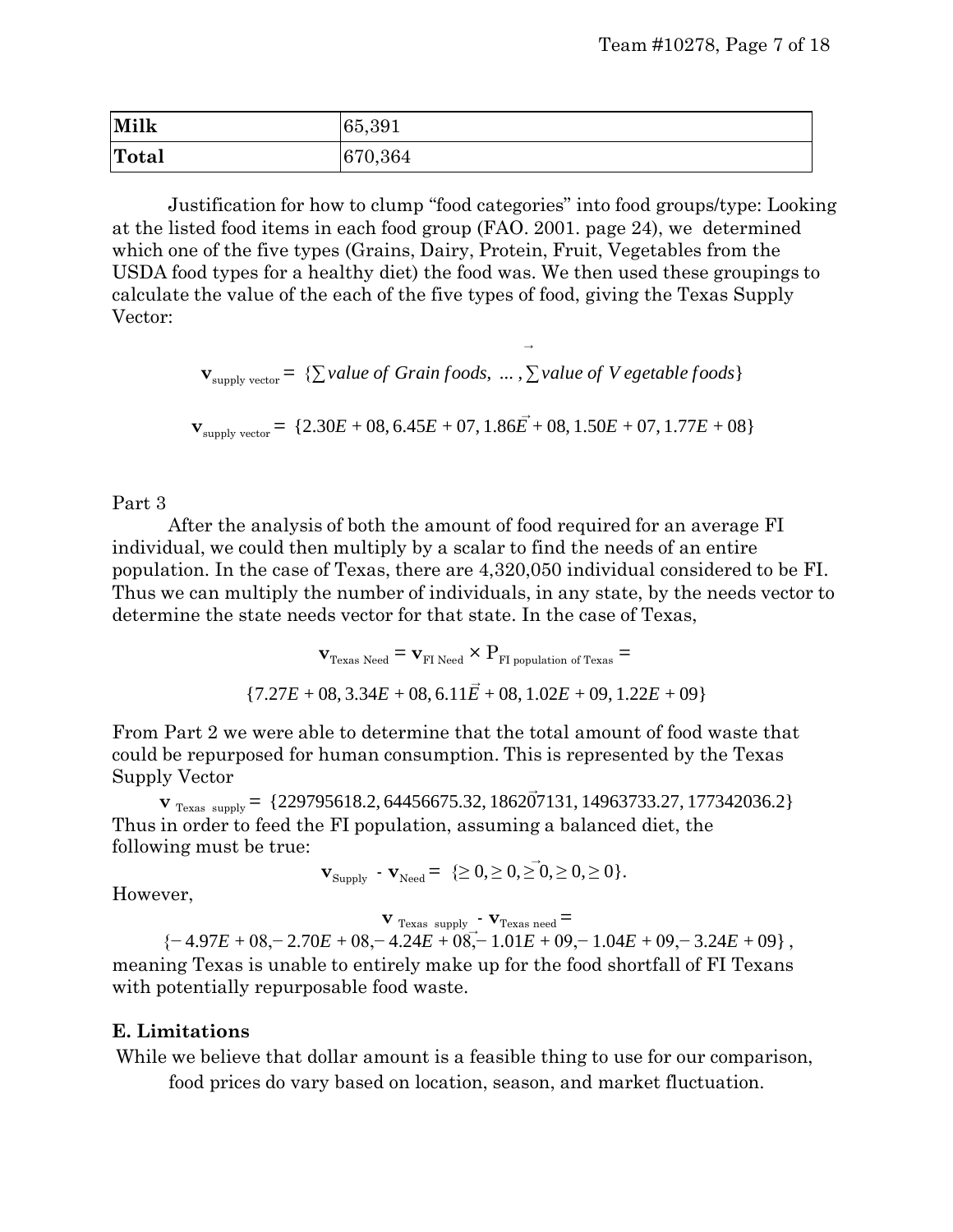Our scaling of the amount of food that is salvageable in Figure #2 is somewhat arbitrary, based on the assumptions made in Figure #1; however, we still feel that this is a necessary method to quantify data that would otherwise remain unknown, thus making our model even more inaccurate. In addition, the data we drew from for the Texas example only encapsulated 78.1% of the food produced in Texas. However, given the magnitude of the difference between supply and need, this missing 21.9% wouldn't have skewed the outcome significantly.

#### **Problem 2: Food Foolish?**

#### **A. Restatement of the Problem**

The problem prompts us to create a model to examine how different demographic factors and income affect a household's waste. The problem prompts us to also consider different lifestyle choices such as where the food is purchased, such as grocery stores, the school cafeteria, and restaurants. The problem also asks us to demonstrate how our model works when applied to several scenarios, including a single parent and toddler with an income of \$20,500, a family of four composed of two parents and two teenage children who have an annual income of \$135,000, an elderly couple with an annual income of \$55,000, and a single 23-year-old who has an annual income of \$45,000.

#### **B. Assumptions**

- 1. This model assumes that food waste can be represented as the difference between the actual food expenditure and the necessary food expenditure based off USDA dietary requirements (U.S. Department of Health…).
- 2. The model also uses the assumptions made about food prices and utilized the same price adjustment factor as was used in **Part 1** of **Just Eat It!**. We used the assumptions and adjustment factor to convert recommended food requirements into dollar amounts as a way to quantify food waste.

#### **C. Design of the Model**

In order to calculate a monetary amount required for a healthy diet we considered the effects of both age and gender on an individual's nutritional requirements. We decided to use data from the US Department of Health and Human Services and the US Department of Agriculture to determine the amount of food from each basic food group that an individual of a given age and gender would need in a day. We used the midpoint of each recommendation range (in cups per day) to calculate pounds per food group needed each year, and converted this to dollars with the same prices and adjustment factor used in the above Just Eat It! section.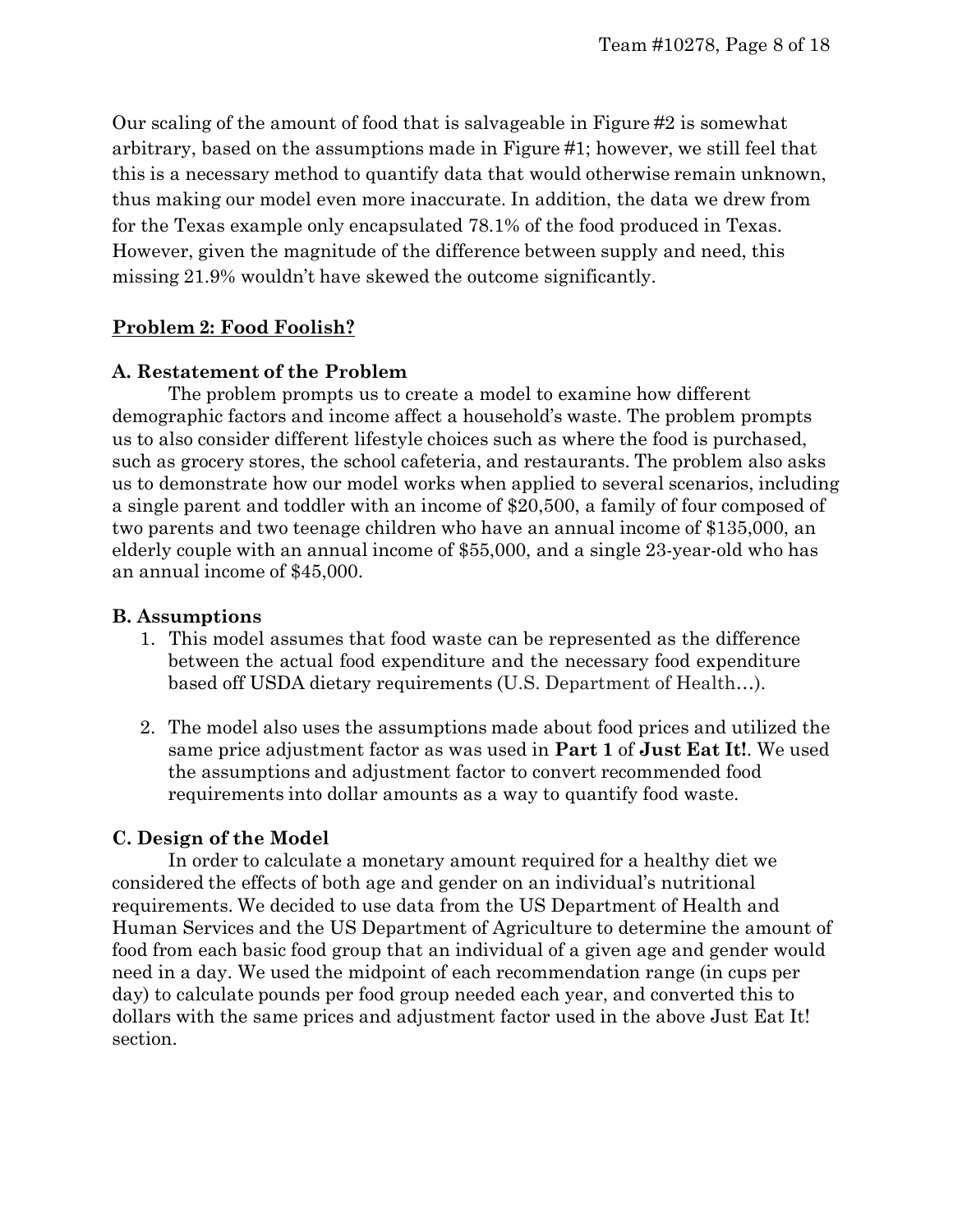|           | Men         | Women     |             |  |  |  |
|-----------|-------------|-----------|-------------|--|--|--|
|           | Yearly Cost |           | Yearly Cost |  |  |  |
| Age Range | (dollars)   | Age Range | (dollars)   |  |  |  |
| $1-3$     | 1527.96     | $1-3$     | 1527.96     |  |  |  |
| $4-8$     | 2044.39     | $4-8$     | 1931.54     |  |  |  |
| $9-13$    | 2519.04     | $9 - 13$  | 2356.54     |  |  |  |
| 14-18     | 3058.50     | 14-18     | 2623.63     |  |  |  |
| 19-30     | 3234.91     | 19-30     | 2623.63     |  |  |  |
| $31 - 50$ | 3215.59     | $31 - 50$ | 2571.12     |  |  |  |
| 51-70     | 2987.11     | 51-70     | 2466.53     |  |  |  |
| $71+$     | 2987.11     | 71+       | 2466.53     |  |  |  |

**Figure 3: Table of Necessary Food Expenditure based off Dietary Requirements for Age/Gender Groups**

After calculating the amount of money required to feed an individual for one year based on their age and gender, we gathered data on probabilistic spending based on income bracket. The Figure 3 table is a measurement of average food expenditure based on income range and family size.

| Figure 4: Table of Annual Food Expenditure based on |
|-----------------------------------------------------|
| Income (Consumer Expenditure Survey, 2016)          |

| <b>Income Range</b>   | Average<br>Household | Average Food<br>Size (people) Expenditure (dollars) |
|-----------------------|----------------------|-----------------------------------------------------|
| $<$ \$15,000          | 1.6                  | 3,768                                               |
| $$15,000 - $29,000$   | 1.9                  | 4,437                                               |
| \$30,000 - \$39,999   | 2.3                  | 5,221                                               |
| $$40,000 - $49,999$   | 2.5                  | 6,028                                               |
| \$50,000 - \$69,999   | 2.6                  | 6,739                                               |
| \$70,000 - \$99,999   | 2.9                  | 8,436                                               |
| $$100,000 - $149,999$ | 3.1                  | 10,351                                              |
| $$150,000 - $199,999$ | 3.1                  | 13,550                                              |
| \$200,000 and more    | 3.2                  | 16,054                                              |

#### **D. Application of Model in Four Provided Scenarios**

Single parent with a toddler, annual income of \$20,500: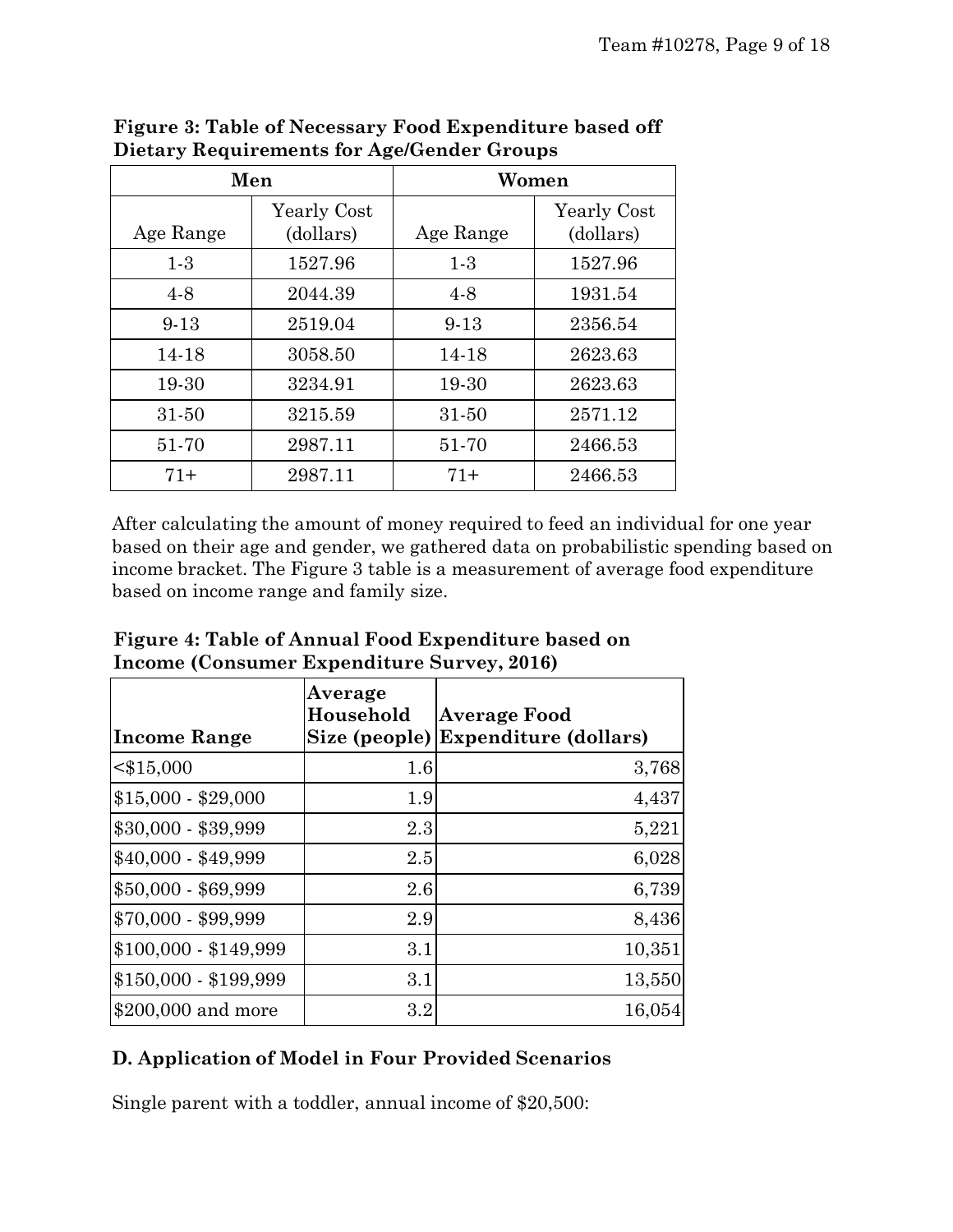According to our model, the necessary food expenditure required for a toddler of either gender (ages 1-3) is \$1,527.96 per year (**Figure 3 Table**). Since the gender and age of the single parent is unknown, we assume they are between 19 and 30 years old and average the annual cost of food for the genders in that age range:  $($3,234.91 + $2,623.63)/2 = $2,929.27.$  Adding the necessary food expenditure required for the toddler to that required for the single parent, we determine that the household needs to spend a minimum of \$4,457.23 on food per year to meet their basic dietary and nutritional needs.

The data in the **Figure 4 Table** shows that an average household with an annual income of \$20,500 spends an average of \$4,437.00 per year on food. We accept this value as is, based on the fact that a toddler does not eat as much as an adult, and thus, one toddler and one adult are reasonably approximated by 1.9 individuals. This household is most likely in danger of being FI because the necessary spending for food for one year is greater than what a household of this size typically spends. This suggests that food waste is negligible.

Necessary food expenditure > actual food expenditure

 $$4,457.23 > $4,437.00$ 

Family of four (two parents, two teenage children), annual income of \$135,000:

Since we do not know the genders or exact ages of any of the four individuals in this household, we compute the necessary food expenditure by averaging between the genders and assuming an age range for each individual. We assume the parents both fall within in the  $31 - 50$  year-old age range and the adolescents within the 14 – 18 range. Averaging the appropriate data from **Figure 3 Table**, yields a necessary yearly food cost of \$11,645.25.

**Figure 4 Table** estimates that a household with an annual income of \$135,000 spends \$1,0351.00 on food per year. However, a household with this income only averages 3.1 people, so adjusting for the fact that four people depend on this income, the yearly household food expenditure would more reasonably be  $(10,351.00/3.1)$  x 4 people = \$13,356.13. This household most likely generates around \$1,710.88 of food waste per year because the necessary spending for food for one year is less than what a household of this size typically spends.

Necessary food expenditure < actual food expenditure

 $$11,645.25 < $13,356.13$ 

Actual food expenditure – Necessary food expenditure = Annual food waste  $$13,356.13 - $11,645.25 = $1,710.88$ 

Elderly couple, living on retirement, annual income of \$55,000:

We assume that individuals living on retirement are within the age range of 71+ and we average between the genders for food costs from the **Figure 3 Table** to be representative of the individuals in the relationship because we cannot assume a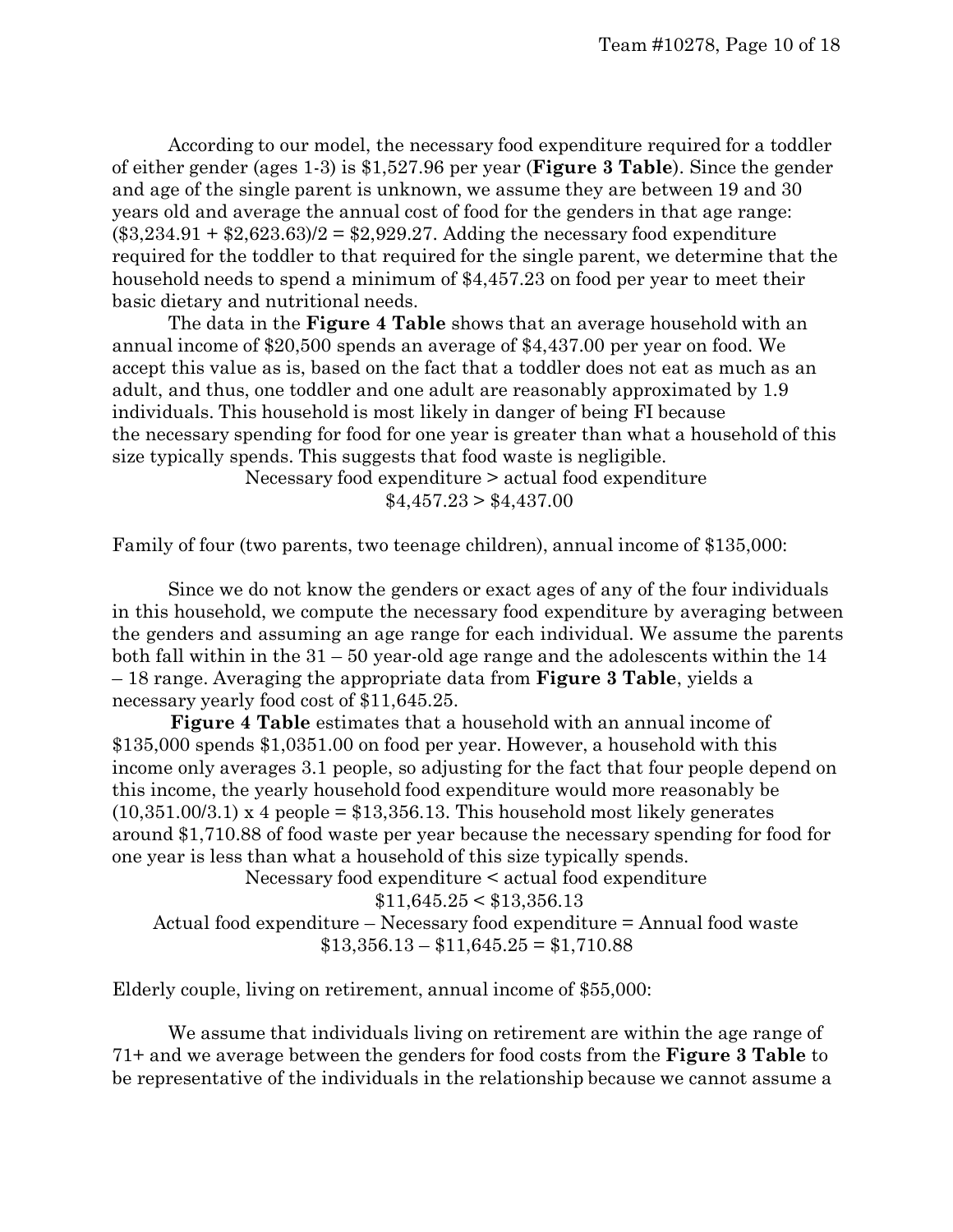heterosexual couple. This indicates a necessary yearly food expenditure of \$5,453.64.

The **Figure 4 Table** estimates that an annual income of \$55,000 predicts yearly food expenditures of \$6,739.00, but if we account for the average number of people in a household of this income size (2.6), a more reasonable estimate for yearly food expenditure for two people is:  $(\$6,739.00/2.6) \times 2 = \$5,183.85$ . Since the average yearly food expenditure for a household of this size is less than the necessary food expenditure predicted for this elderly couple, this household is most likely in an FI state. Thus we predict that food waste is negligible.

> Necessary food expenditure > actual food expenditure  $$5,453.64 > $5,183.85$

Single 23-year-old, annual income of \$45,000:

Our model predicts, using data from **Figure 3 Table**, that a 23-year-old individual will require \$2,929.27 in food expenses per year (averaging the expenses for each gender in the 19-30 year-old age range).

According to **Figure 4 Table**, the average household with an income of \$45,000 spends approximately \$6,028.00 on food per year. However, a household in this income bracket supports an average of 1.9 adults, so this number must be adjusted to accurately predict the food expenditures for a single person. Accounting for the average number of people per household in this income bracket, a more accurate prediction for food expenditure for this scenario is  $$6,028.00/2 = $3,014.00$ per year. Therefore this household most likely produces around \$84.73 of food waste per year.

This household most likely generates around \$84.73 of food waste per year because the necessary spending for food for one year is less than what a household of this size typically spends.

Necessary food expenditure < actual food expenditure  $$2,929.27 < $3,014.00$ Actual food expenditure – Necessary food expenditure = Annual food waste  $$3,014.00 - $2,929.27 = $84.73$ 

#### **E. Limitations**

While we believe food wastage is most likely more common than seen in the above scenarios, our calculation of necessary food expenditures is idealistic because it assumes individuals actually follow recommended dietary requirements. In reality, Americans tend to purchase more cheaper grains and bypass the expensive (but highly recommended) fruits and vegetables, causing the average cost spent on food to be lower than what individuals should to be spending in order to maintain a healthy diet.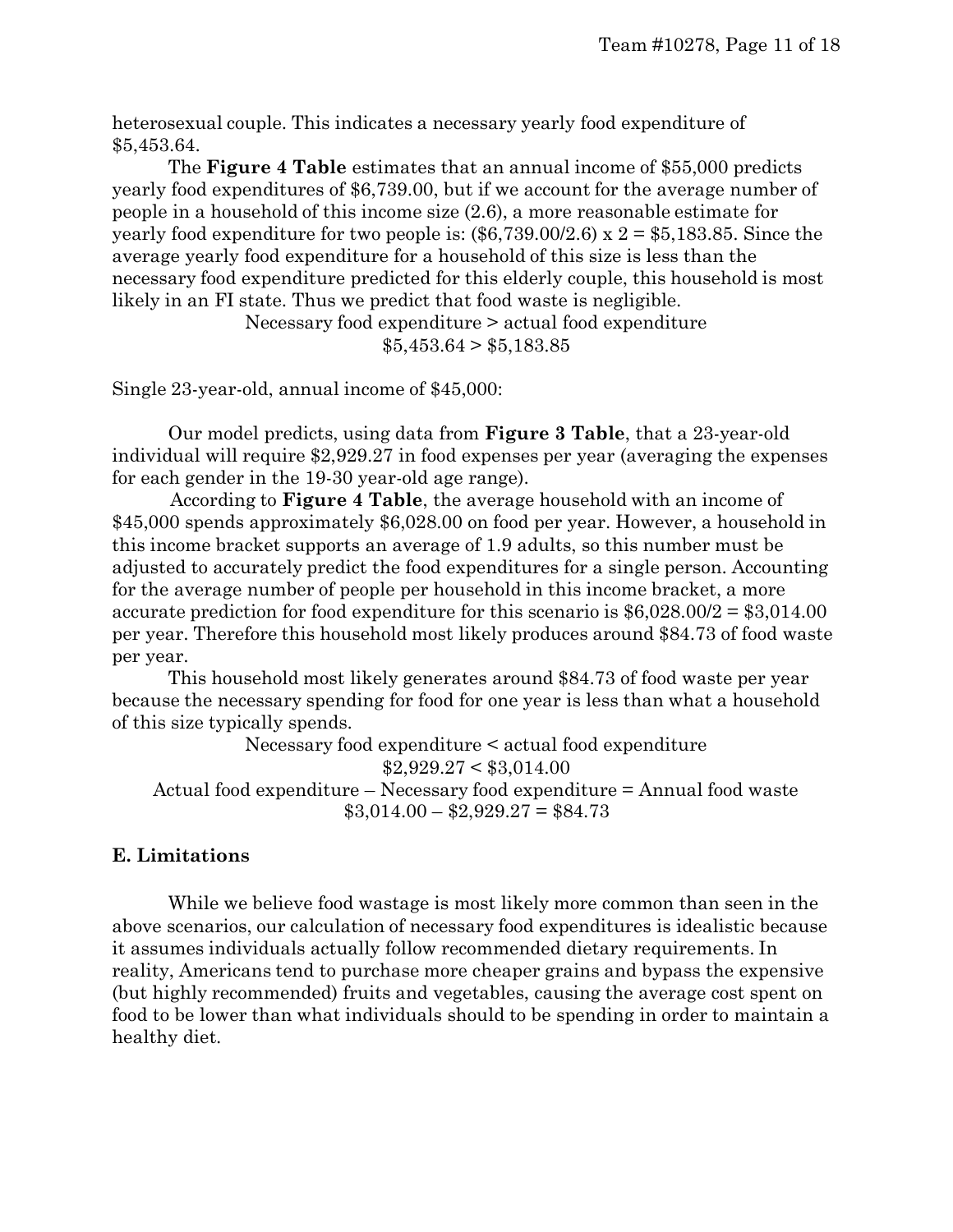#### **Problem 3: Hunger Game Plan?**

#### **A. Restatement of the Problem**

The problem asks us to develop a mathematical model to determine the optimal strategy of repurposing food waste in our community. Focusing on our school, we must repurpose a maximal amount of food while keeping cost to a minimum.

#### **B. Assumptions**

- 1. In order to perform the simplex method, we have to make sure that the required assumptions are not violated. These assumptions include proportionality, additivity, divisibility, and certainty. Proportionality is upheld because we believe that increasing each option will proportionally increase the benefit. For example, we expect the cost-benefit to increase by fifty percent when there is a fifty percent increase in food that is delivered directly to FI individuals. Additivity is upheld because the equations relating the variables are all linear models. To allow for divisibility to be upheld we assume that we can implement any non-zero combination of solutions. While we are not certain of the exact values of our constants, we feel that the choices we have made are representative of the situation.
- 2. To allow for cost-benefit analysis, we assume that monetary value is an adequate measure of the importance of each use of food. In other words, we consider food waste that is used for human nutrition to provide a cost benefit that is equivalent to the market value of said food.

#### **C. Design of the Model**

We chose to consider how best to repurpose food waste in our school community, determining that there were five main options for dealing with the waste: delivering food directly to the homes of food-insecure individuals (which will be referred to as "EAT1"), delivering food to our local food shelf ("EAT2'), delivering food directly to local farms for use as livestock feed ("LIVESTOCK"), repurposing the food at our school with an on-site compost ("COMPOST"), and delivering the food to our local landfill ("LANDFILL"). We further decided that each of these options require varying amounts of money, time (volunteer hours), promotional and educational effort, and environmental impact. In realizing that we have limited amounts of these resources, we determined approximate associated "costs" in each of these areas.

#### Resource Cost

For each method of dealing with food waste, we factored in vehicular transportation to determine the monetary cost, time expenditure, and environmental impact. We also factored in additional manual labor to determine the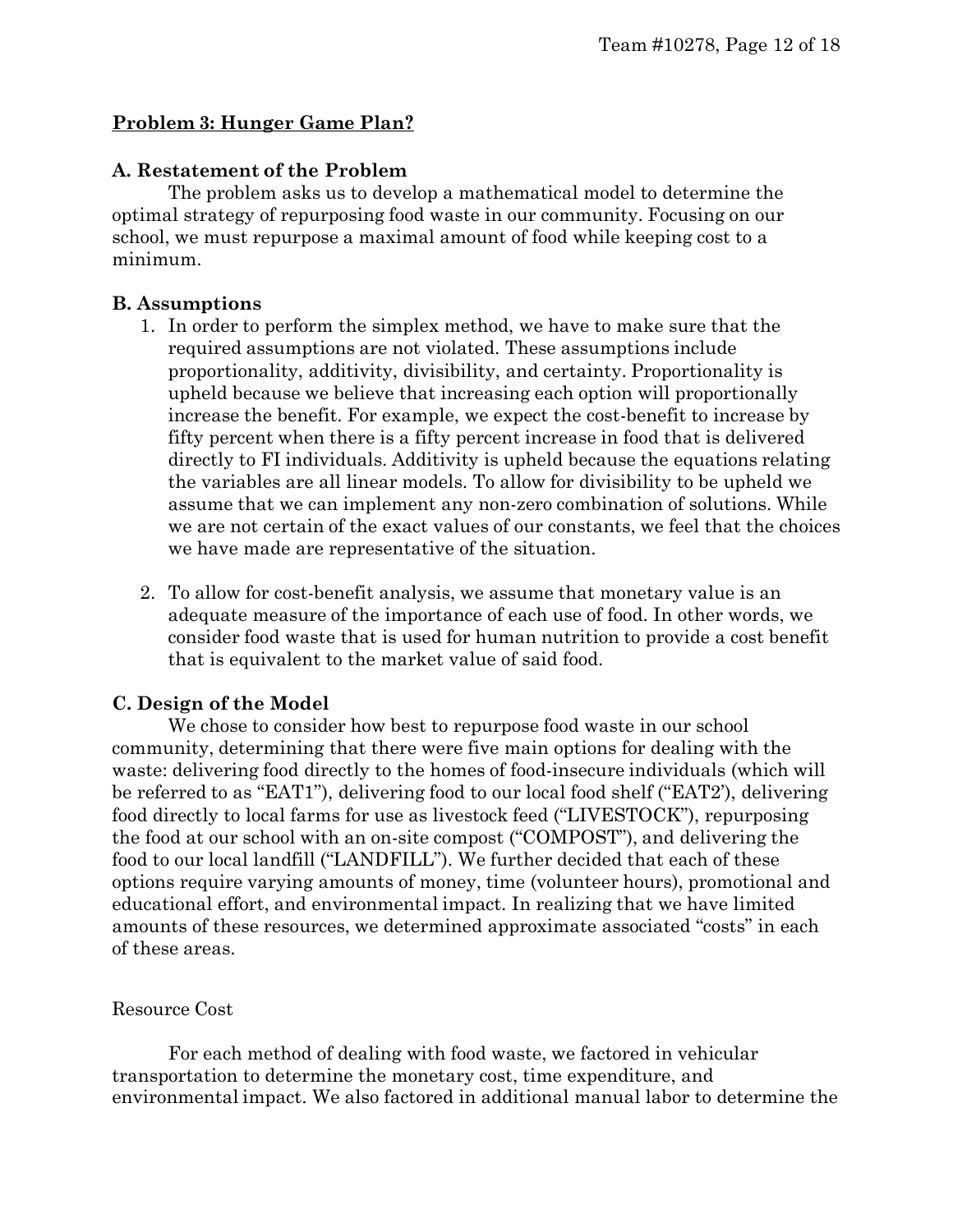time expenditure, as well as the environmental impact (in pounds of  $CO<sub>2</sub>$ ) of putting the food in a landfill. Additionally, each method of food disposal requires varying levels of care and effort on behalf of the faculty, student body, and kitchen staff. We are measuring this resource cost in the form of "promotional and educational effort," which is measured as the percentage of the local student government's available time that must be spent on educating the school's population.

#### Resource Limitations

Monetary Cost: We assume that our school would provide \$1,000 to food-repurposing efforts, because we estimate \$1,000 to be our school's current per-year spending on delivering food scraps to the landfill.

Volunteer hours: We will assign this project to our school's chapter of National Honor Society, which is a volunteer organization that is required to do community service. Each of its approximately 30 members will each be required to perform 6 hours of service in support of this food waste problem.

Promotion and Education: Absolute quantities are not needed to analyze the promotional effort expended. Instead, we measure the relative promotional effort needed as a percentage out of 100%, the total promotional ability of our student government.

Environmental cost: In an effort to be environmentally conscious, we hope to reduce CO2 emissions to half of that which our school is currently generating using only the landfill (18,000 lbs CO2) so 9,000 lbs is our goal and limit.

This setup provided us with the following numerical benefits, costs, and constraints, summarized in Figure 5.

| Food Waste<br>Disposal Methods                                    | $Cost: \$ /<br>Year<br>(USD) | $ Cost:$ Volunteer $ Cost:$ Promotion $Cost:$<br>Person-Hours / & Education / Environm<br>Year (hrs) | Year (% of total ental<br><i>available</i> ) | Impect/<br>Year (lbs)<br>$CO2$ ) | Benefit: \$<br>$\angle$ Year<br>(USD) |
|-------------------------------------------------------------------|------------------------------|------------------------------------------------------------------------------------------------------|----------------------------------------------|----------------------------------|---------------------------------------|
| EAT1: Food<br>delivery direct to<br><i>food-insecure</i><br>homes | \$1,350                      | 540                                                                                                  | 150%                                         | 10,620                           | \$32,940                              |
| EAT2: Delivery to<br>food shelf                                   | \$450                        | 180                                                                                                  | 150%                                         | 3,600                            | \$16,470                              |

#### **Figure 5: Table of Food Waste Disposal: Costs and Benefits**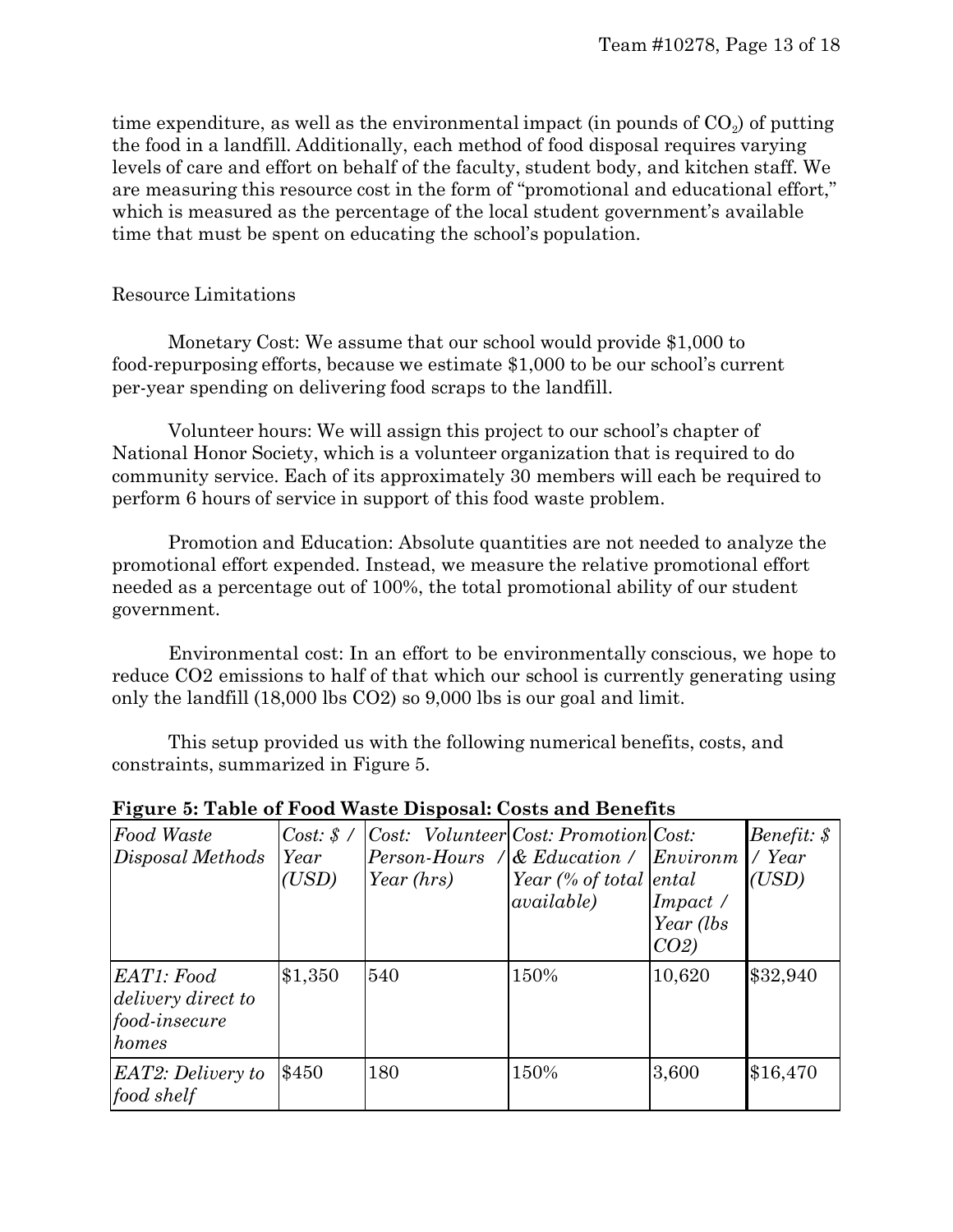| LIVESTOCK:<br>Deliver to farms<br>for livestock<br>consumption | \$600   | 296 | 10%   | 4,720        | \$18,360 |
|----------------------------------------------------------------|---------|-----|-------|--------------|----------|
| <b>COMPOST:</b><br>Compost at the<br>school                    | \$0     | 200 | 20%   | $\mathbf{0}$ | \$0      |
| LANDFILL:<br>Deliver to local<br>landfill                      | \$1,000 | 120 | $0\%$ | 18,000       | \$0      |
| Resource<br>Limitation                                         | \$1,000 | 180 | 100%  | 9,000        |          |

Thus we determined that an optimization of the problem via linear programming, specifically the simplex method, was an appropriate way to find the best solution, based on our assumptions. The running of the simplex method was done using a Java program called Interactive Operations Research Tutorial. The following is the setup of the simplex method before the iterations were performed. The 'max z' equation is the objective function which we are seeking to maximize. The variables are defined as follows:

X1 = percentage of the food waste dealt with the EAT1 method

 $X2$  = percentage of the food waste dealt with the EAT2 method

X3 = percentage of the food waste dealt with the LIVESTOCK method

X4 = percentage of the food waste dealt with the COMPOST method

X5 = percentage of the food waste dealt with the LANDFILL method

X6, X7, X8, and X9 are slack variables which are required to deal with the inequalities.

X10 is an artificial variable used to deal with the equation and is dealt with using the BIG M method before the regular simplex method can proceed.

The equations are defined as follows:

Equation 1) deals with the monetary restraint.

Equation 2) deals with the restraint of volunteer hours.

Equation 3) deals with the limitation of promotional and educational effort available.

Equation 4) deals with the constraint imposed to reduce CO2 emissions.

Equation 5) ensures that all of the waste food is used by making the choices sum to 1.

The inequalities in the last line ensure that we do not perform any option in the negative direction; for example, we cannot take food out of the landfill.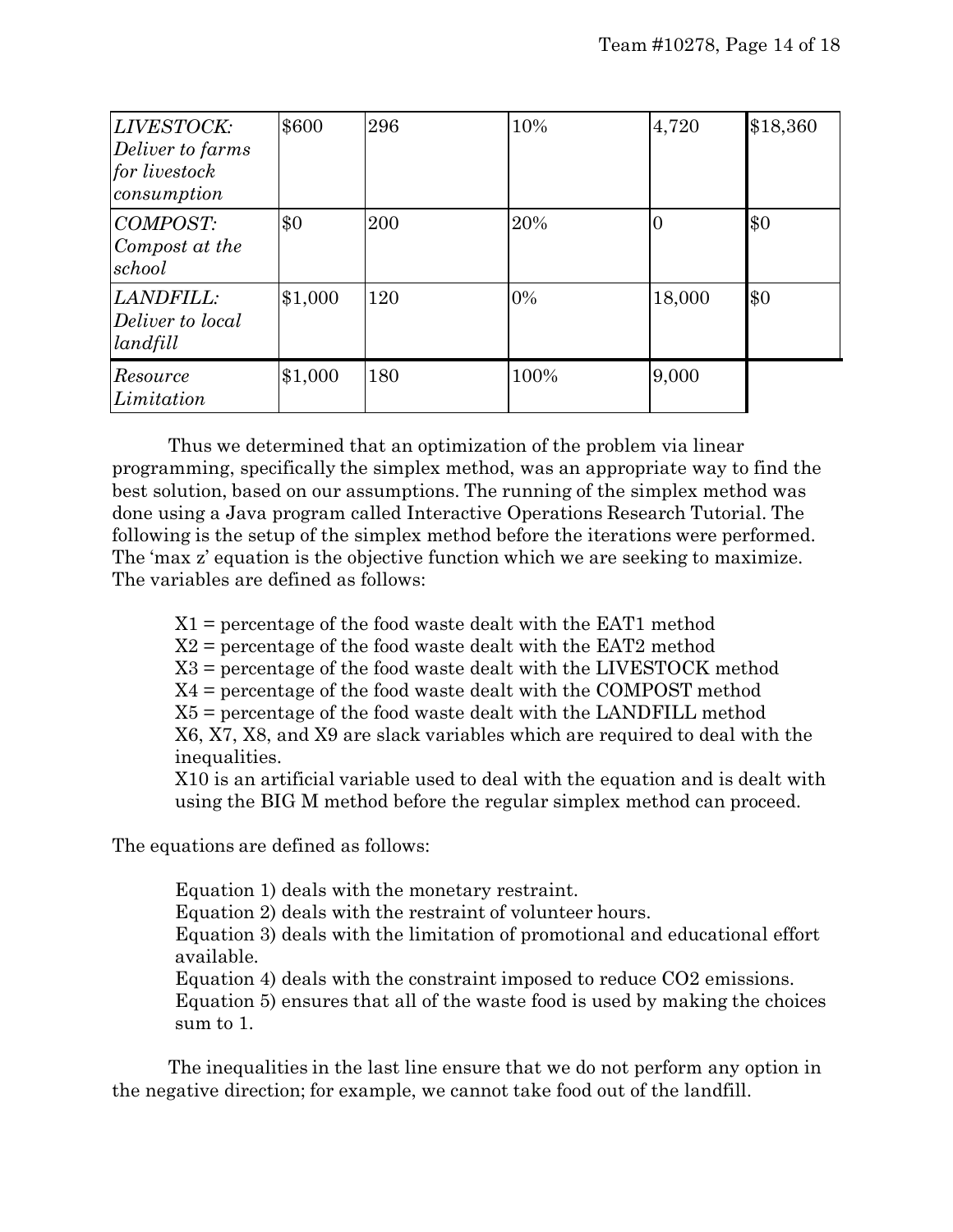Linear Programming Model:

Number of Decision Variables: 5 Number of Functional Constraints: 5 Max  $Z = 183 \text{ X}1 + 91.5 \text{ X}2 + 102 \text{ X}3 + 3.75 \text{ X}4 + 0 \text{ X}5$ subject to

| 1) $1350 \text{ X1} + 450 \text{ X2} + 600 \text{ X3} + 0 \text{ X4} + 1000 \text{ X5} \le 1000$ |  |  |  |  |  |  |  |  |
|--------------------------------------------------------------------------------------------------|--|--|--|--|--|--|--|--|
| 2) $540 \text{ X1} + 180 \text{ X2} + 296 \text{ X3} + 200 \text{ X4} + 120 \text{ X5} \leq 180$ |  |  |  |  |  |  |  |  |
| 3) 1.5 X1 + 1.5 X2 + 0.1 X3 + 0.2 X4 + 0 X5 $\leq$ 1                                             |  |  |  |  |  |  |  |  |
| 4) $10620 X1 + 3600 X2 + 4720 X3 + 0 X4 + 1800 X5 \le 9000$                                      |  |  |  |  |  |  |  |  |
| 5) $1 X1 + 1 X2 + 1 X3 + 1 X4 + 1 X5 = 1$                                                        |  |  |  |  |  |  |  |  |

and

 $X1 \geq 0$ ,  $X2 \geq 0$ ,  $X3 \geq 0$ ,  $X4 \geq 0$ ,  $X5 \geq 0$ .

After performing 9 iterations of the simplex method the tableau is in its final form as there are no negative values remaining in the objective function. The final tableau resembles the following:

| $Bas$ Eq          | Coefficient of<br>Right |    |                      |  |            |          |    |       |                     |          |            |  |              |
|-------------------|-------------------------|----|----------------------|--|------------|----------|----|-------|---------------------|----------|------------|--|--------------|
| Var[No Z]         |                         | X1 | X <sub>3</sub><br>X2 |  | X4         | X5       | X6 | X7    | X8                  | X9       | X10        |  | side         |
|                   |                         |    |                      |  |            |          |    |       |                     |          |            |  |              |
|                   |                         |    |                      |  |            |          |    |       |                     |          | 1М         |  |              |
| $Z$   0  1  109.2 |                         |    | $\Omega$             |  | 0 48.59    | $\Omega$ |    | 0.558 | 38.7                |          | $0 - 66.9$ |  | 72.15        |
| $X5$ 1 0 -1.95    |                         |    | 0                    |  | 0.476      |          |    |       | $0 - 5e - 3 - 0.45$ |          | 0 1.651    |  | $\mid 0.225$ |
| X3 2 0 2.093      |                         |    | 0                    |  | 1 0.419    | $\Omega$ |    |       | $0.006 - 0.23$      | $\Omega$ | $-0.7$     |  | 0.116        |
| X6 3 0 1660       |                         |    | $\Omega$             |  | $0 - 775$  | $\Omega$ |    |       | 1 2.112 282.2       |          | $0 - 1253$ |  | 408.9        |
| X91               | 4 0 1160                |    | $\Omega$             |  | $0 - 3212$ | $\Omega$ |    |       | $0 - 16.3 - 549$    |          | 1 153.5    |  | 5674         |
| $X2$ 5 0 0 0.86   |                         |    |                      |  | 0.0.105    | $\Omega$ |    |       | $0 - 3e - 40.682$   |          | 0.047      |  | 0.659        |

#### **D. Conclusions**

From the final tableau, we have a Z-value of \$72.15, meaning that by performing the distribution recommended by the table we can earn \$72.15 per day. The values for X2, X3, and X5 are basic variables, non-zero, and equal to 0.659, 0.116, and 0.225, while X1 and X4 are non-basic variables and equal to zero. Putting these numbers back into context means that we will operate the EAT2, LIVESTOCK, and LANDFILL method in order to minimize costs. The EAT2 method will be used to deal with 65.9% of the food waste from the school, 11.6% will be dealt with by the LIVESTOCK method, and 22.5% will be dealt with by the LANDFILL method. This solution optimizes the return on expenditure. The slack variables describe the amount of resources remaining: X6, or the amount of money not spent is \$408.90, and X9, or the lbs of CO2 remaining, is 5674 lbs. Both the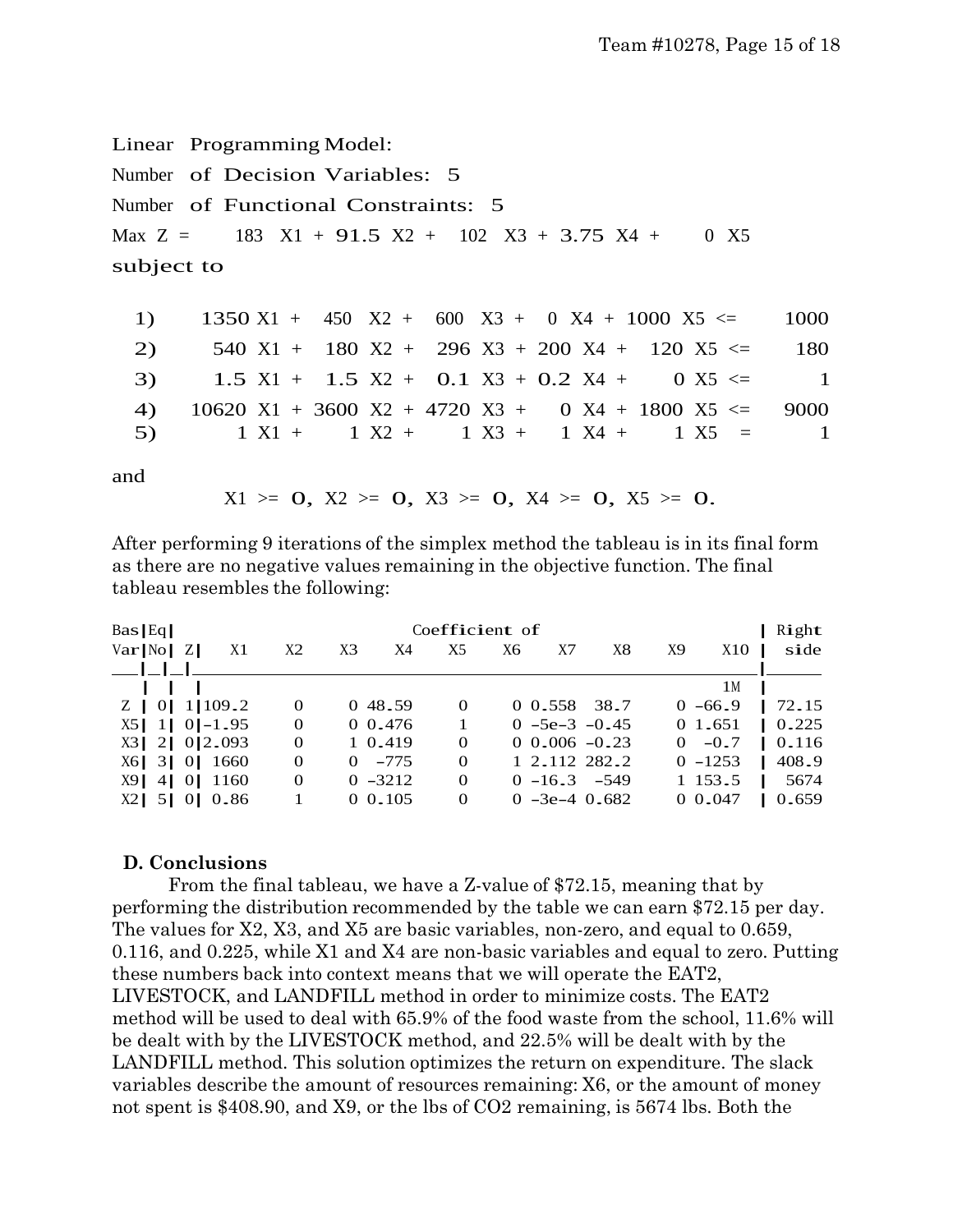volunteer hours and promotion and education resources are the limiting resources, and their shadow prices, or the amount of financial gain that we can expect to receive by increasing each by one hour and one 'unit', are \$0.558 and \$38.70, respectively. Although counterintuitive, given our limited resources, sending a portion of food to the landfill allowed for the greatest overall positive impact in repurposing our food waste.

#### **E. Limitations**

The model assumes that the assumption of certainty is upheld. In reality, for any practical real-life model is likely to have some potential variability in the constraint, resource, or cost-value coefficients associated with the variables. For example, if student senate were able to provide 1 additional 'unit' of promotion and education, the initial gain is at a rate of \$38.70.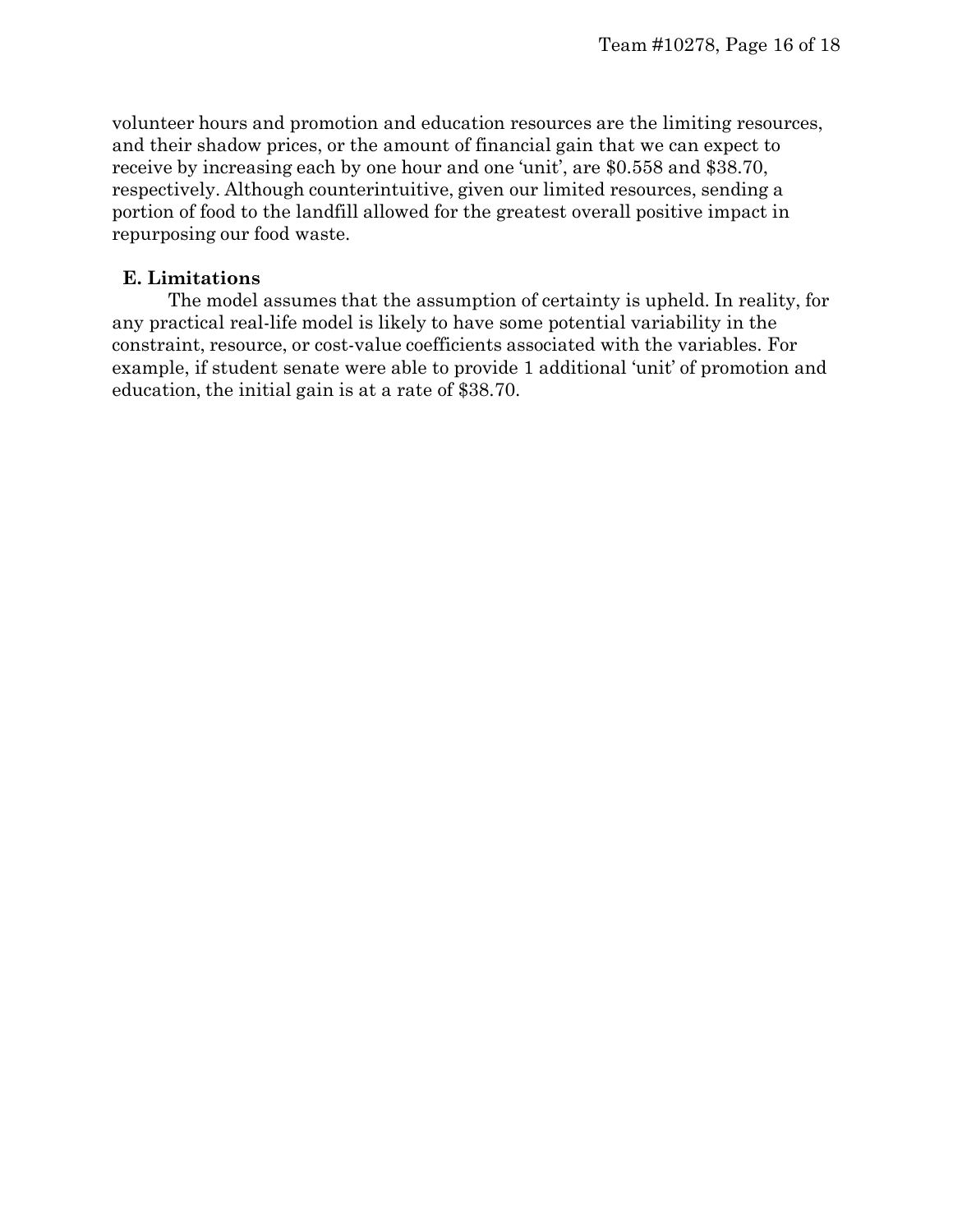#### **References**

Albrecht, Julia. *Food Storage*. Lincoln: The Board of Regents of the University of Nebraska, 2007. PDF.

<http://extensionpublications.unl.edu/assets/pdf/ec446.pdf>

- FAO. 2011. *Global food losses and food waste – Extent, causes and prevention.* Rome at<http://www.fao.org/docrep/014/mb060e/mb060e00.pdf>
- "Food Waste Is a Solvable Problem: Food Waste Solutions." *ReFED | Rethink Food Waste*, [www.refed.com/solutions?sort=economic-value-per-ton.](http://www.refed.com/solutions?sort=economic-value-per-ton)
- *Frequently Asked Questions How Much Carbon Dioxide Is Produced by Burning Gasoline and Diesel Fuel?* N.p.: U.S. Energy Information Administration, 29 July 2014. PDF. at [https://nnsa.energy.gov/sites/default/files/nnsa/08-14-multiplefiles/DOE%202](https://nnsa.energy.gov/sites/default/files/nnsa/08-14-multiplefiles/DOE%202012.pdf)

[012.pdf](https://nnsa.energy.gov/sites/default/files/nnsa/08-14-multiplefiles/DOE%202012.pdf)

- "How We Got the Map Data." *Feeding America*, Feeding America, [www.feedingamerica.org/research/map-the-meal-gap/how-we-got-the-map-dat](http://www.feedingamerica.org/research/map-the-meal-gap/how-we-got-the-map-data.html) [a.html](http://www.feedingamerica.org/research/map-the-meal-gap/how-we-got-the-map-data.html)
- "Interactive Chart: Most and Least Expensive Fruits and Vegetables." *USDA ERS* , [www.ers.usda.gov/data-products/fruit-and-vegetable-prices/interactive-chart](http://www.ers.usda.gov/data-products/fruit-and-vegetable-prices/interactive-chart-most-and-least-expensive-fruits-and-vegetables/)[most-and-least-expensive-fruits-and-vegetables/.](http://www.ers.usda.gov/data-products/fruit-and-vegetable-prices/interactive-chart-most-and-least-expensive-fruits-and-vegetables/)
- "Key Facts on Food Loss and Waste You Should Know!" *Food and Agriculture Organization of the United Nations*, [www.fao.org/save-food/resources/keyfindings/en/.](http://www.fao.org/save-food/resources/keyfindings/en/)
- "Map the Meal Gap." *Feeding America*, Feeding America, [http://map.feedingamerica.org.](http://map.feedingamerica.org/)
- *Map the Meal Gap 2017*. Chicago, IL: Feeding America, 2017. PDF. [http://www.feedingamerica.org/research/map-the-meal-gap/2015/2015-mapth](http://www.feedingamerica.org/research/map-the-meal-gap/2015/2015-mapthemealgap-one-pager.pdf) [emealgap-one-pager.pdf](http://www.feedingamerica.org/research/map-the-meal-gap/2015/2015-mapthemealgap-one-pager.pdf)
- McClellan, Jennifer. "Give Ugly Food a Chance: 'Nobody Is Stoked about Food Waste'." *Azcentral*, The Republic | Azcentral.com, 19 Dec. 2017, [www.azcentral.com/story/entertainment/dining/2017/12/13/ugly-fruit-and-veg](http://www.azcentral.com/story/entertainment/dining/2017/12/13/ugly-fruit-and-veg-food-waste/923894001/) [-food-waste/923894001/.](http://www.azcentral.com/story/entertainment/dining/2017/12/13/ugly-fruit-and-veg-food-waste/923894001/)
- "Meat Price Spreads." *USDA ERS - Meat Price Spreads*. USDA Economic Research Service, 14 Feb. 2018. Web. 03 Mar. 2018.

[<https://www.ers.usda.gov/data-products/meat-price-spreads/>](https://www.ers.usda.gov/data-products/meat-price-spreads/).

*Specifically we downloaded and used the data set titled* ["Summary of](https://www.ers.usda.gov/webdocs/DataFiles/52160/sumtab.xls?v=43145) [retail prices](https://www.ers.usda.gov/webdocs/DataFiles/52160/sumtab.xls?v=43145) and price spreads" *When accessed, the data set had been last updated on 2/14/2018.*

*Official USDA Food Plans: Cost of Food [at Home at Four](http://www.easybib.com/cite/view) Levels, U.S. Average, [January](http://www.easybib.com/cite/view) 2018*. N.p.: USDA Center for Nutrition Policy [and Promotion,](http://www.easybib.com/cite/view) Feb. [2018. P](http://www.easybib.com/cite/view)DF. at

<https://www.cnpp.usda.gov/sites/default/files/CostofFoodJan2018.pdf>

"Price Spreads from Farm to Consumer." *USDA ERS*, [www.ers.usda.gov/data-products/price-spreads-from-farm-to-consumer/price-s](http://www.ers.usda.gov/data-products/price-spreads-from-farm-to-consumer/price-spreads-from-farm-to-consumer/#Dairy) [preads-from-farm-to-consumer/#Dairy.](http://www.ers.usda.gov/data-products/price-spreads-from-farm-to-consumer/price-spreads-from-farm-to-consumer/#Dairy)